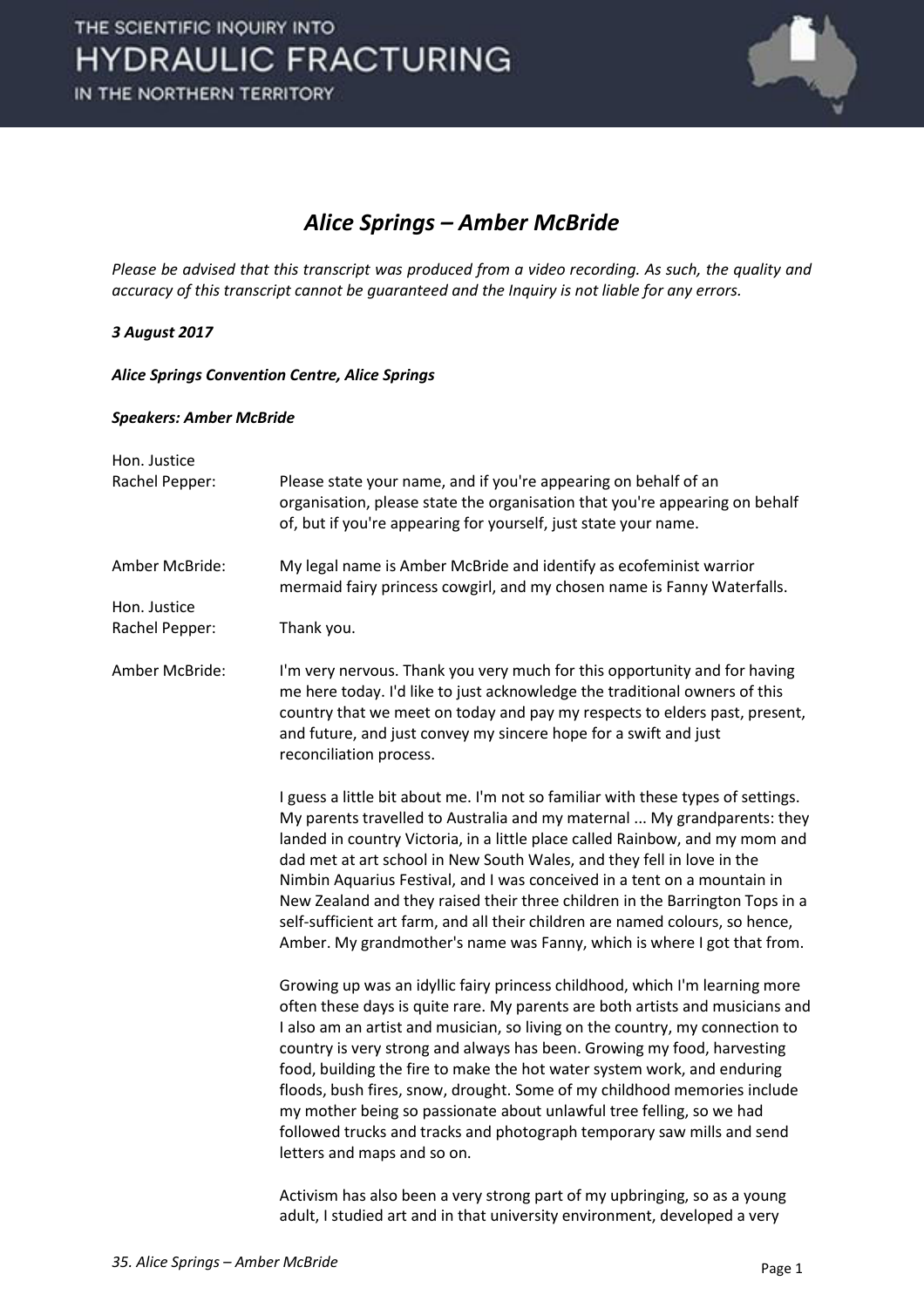

strong sense for social justice. I later retrained in community services and welfare, and I've been working in that industry for over 15 years. Mainly in the areas of health promotion, community education and training. Largely, my experience has been working with people of diverse sexuality and gender in areas of mental health, alcohol and other drugs, sexual health and discrimination, people living with HIV or hepatitis and other compromised immune systems.

 Also being part of the Gay Lesbian Bisexual Transgender Intersex Queer and Questioning Community has taught me strength through adversity, pride in diversity, and how to self care. That sense of community pride is what brought me to Alice Springs, so in 2013 was the very first pride festival in Alice Springs, and I had ventured here, where I met some beautiful local sister girls, from this country, who shared with me the dreaming of the caterpillar story. I think that's where I first learned about the fragility of the desert and this particular country here.

 It was during that time, that I fell in love with the river. I went to the river, even though some local shop keepers in the city or CBD had advised me never to walk across the river, and I was thinking, "Oh, I've already been walking across the river." I didn't have a problem with walking across the river, in fact, I would go and sit in the river, and I have loved it. When I say that I love the river, I'll go back a couple of years, so part of my journey as a performance artist lead me to Spain, where I participated in the ecosexuality workshops, run by Annie Sprinkle and Beth Stevens. They're American artists, and I discovered ecosexuality. So being quite open and diverse myself, it rang true and I couldn't. It was like all the fireworks went off in my brain and it was so right for me.

 I came out as an ecosexual and married the Earth, so when I talk about sitting in the river and loving the river, it's like a romantic relationship, is the way to describe it. I took the Earth on as a lover, and I treat the Earth as I would a lover. I'm not sure that the panelists here have heard many testimonials or maybe even heard the term of ecosexuality, but that's me, and that's who I am, which really is why I'm here today. Because the fracking, the hydraulic fracturing of the Earth truly upsets my whole being. I know I'm not alone.

 I also, in Spain, attended the first ever level two ecosex workshop. I've continued to develop my performance art, in regards to ecosexuality and sharing the sort of risque with the ecoactivism. Together, it just is a new way, I guess, of also just as an art form, helping some people or to facilitate for some people a new way of thinking, increased consciousness around the plant, and how we see the planet and treating the planet as a lover and just to think about that might help someone decide to recycle or not. Who knows?

 It worries me. The hydraulic fracturing, in particular with the sacred sites and the draining stories. I worry about the consultation that may or not have been happening. Proper consultation. Meaningful consultation with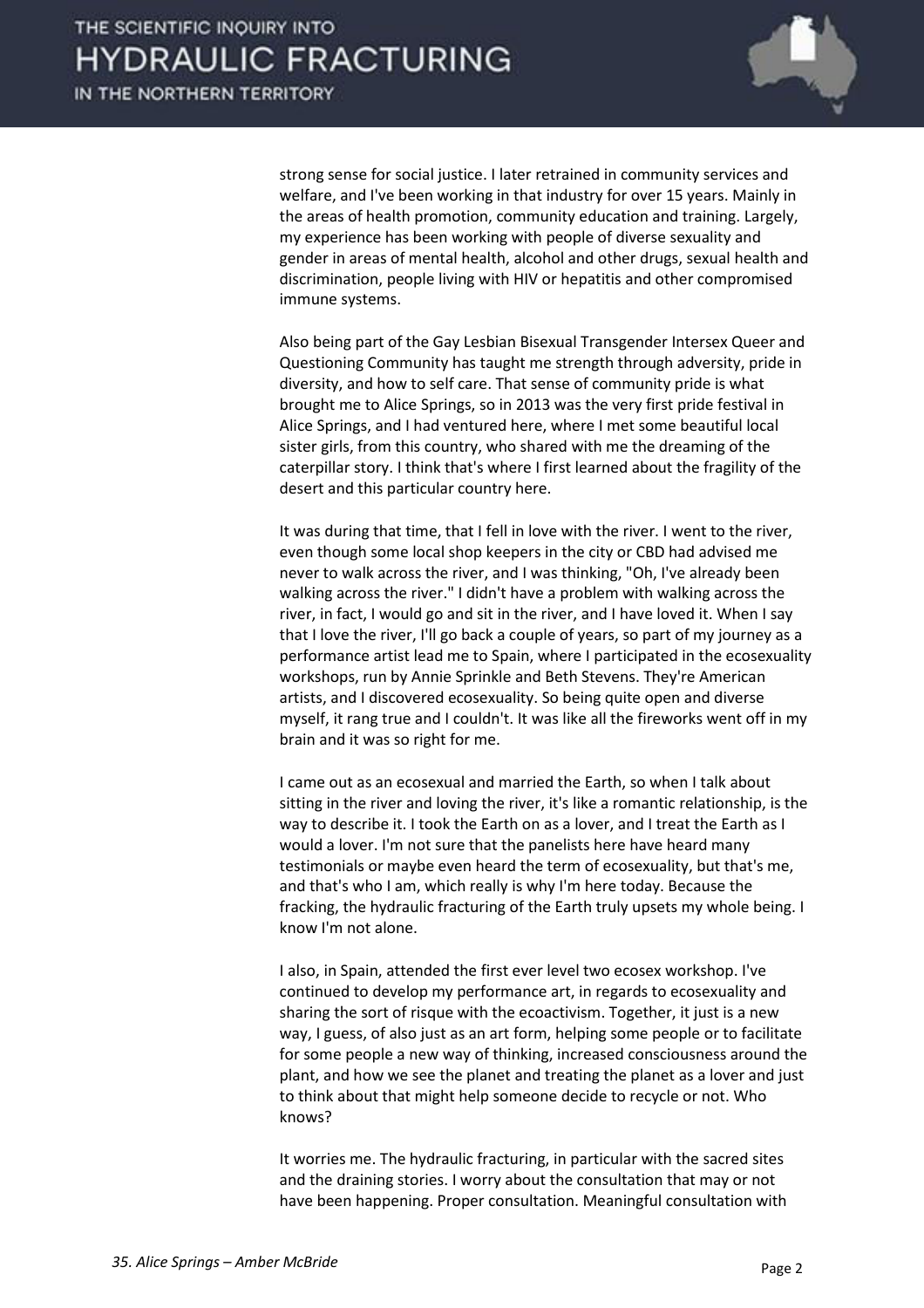

teams of experts in many different areas and translators being available. I worry that this has not happened properly, and I think I don't really have much power or influence, and I don't really have much that I can do to protect the sacred sites. My empathy just tells me, very strongly, how difficult and heart breaking this is, protecting sacred sites. It breaks my heart to see it happening, where protection is just not there. If the Earth is a living being, and we're here to protect life, where is the Earth's protectors? People like me, I guess, just doing what we can. My heart really goes out to traditional owners and custodians, who continue to contest and battle to protect.

 Right before arriving in Alice Springs, I was literally living on the front line in Bentley in New South Whales, just outside of Lismore, so I'd packed up everything: my whole life, and was living in a tent, on the front line, protecting country, and that's my form of activism. I'm nonviolent, direct action type of person, in that sitting on the country, literally, I get immediate confirmations I'm in the right place. I'm doing the right thing. This feels right, I'm meant to be here, and the people that I meet, the stories that we share, the birds I see, it all connects, and it feels so right. The fracking feels so wrong, and that I'm very strong, to be sitting there amongst fellow ecoactivists.

 When I'm in the Northern Territory, it is very, very difficult. I have to go onto the website and make the submission. I get the confirmation formal ways. It's going to be at the convention centre, and who are you representing, and I'm trying my hardest to play along with these particular ways, but it is not really what I'm used to or my preferred method of protecting country, but I'm giving it a go today.

 I like to think global, act local. It's an old saying, and I think in regards to global thinking, I hope and expect that this inquiry is looking at the whole planet, in regards to fracking. Chemicals unknown, being stabbed into the Earth. It's happening elsewhere. I'm sure you've got all these informations about the water catching on fire in America and all these stories, where fracking is happening and that there is evidence of extreme health issues, associated with the fracking process and the outcomes from fracking, where in places like Bolivia, passing law in 2010 for the rights of Mother Earth.

 It's interesting. There's a conversation happening amongst ecosexuals about Earth Mother and Earth Lover, and you look at the way we treat the mother. I guess it also calls to my inner feminist, coming out. It's interesting to be presenting to seven neck ties. I guess that is also increasing my feeling of uncomfortability in that that's not necessarily recognised as a safe place for me, but they do, across the planet, pass these incredible laws, but really, they are, I guess, from where we sit today, incredible that it's guaranteeing regeneration in that particular law for the rights of Mother Earth is protection of water from contamination, so it's quite interesting that there are places on the planet, already making these amazing healing gestures and safeguarding and protecting the planet.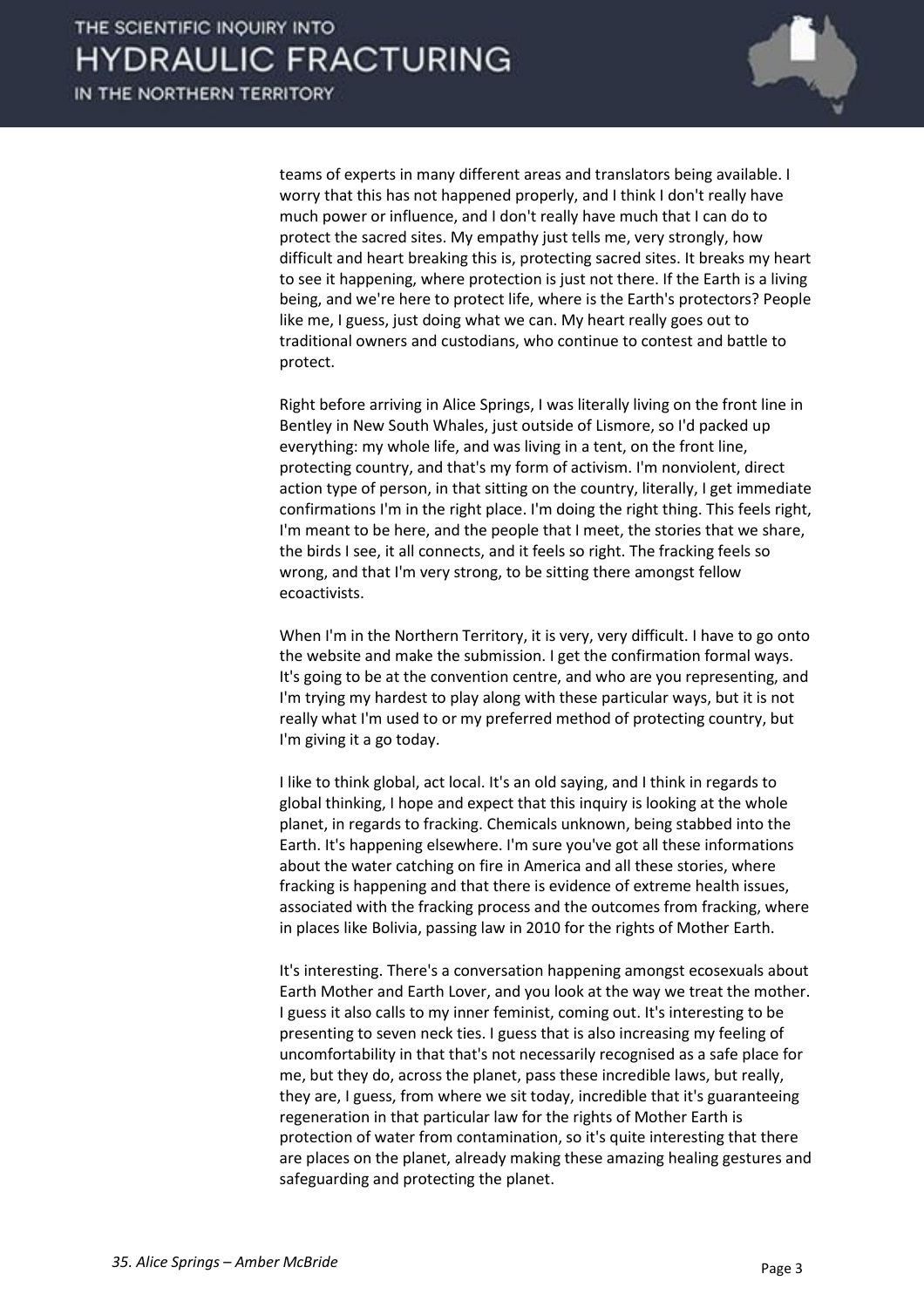|                                | Where there's the polar opposite happening with exemptions from<br>disclosing chemicals being used during hydraulic fracturing, and with the<br>possibility that the central desert water source will be irreparably harmed,<br>seems only held off by a moratorium. I am outraged. This threat, alone, is a<br>significant mental health issue. I'm talking about the anxiety and depression<br>this threat alone is costing me. The outcome will cost the planet. The<br>fragility of the desert landscape and the diversity I recognise. If indeed the<br>planet is a living being, which I believe the planet is alive, I wonder for the<br>retaliation and consequences. What the planet's idea of natural justice<br>might be for fracturing. It's a little bit Tripitaka, perhaps. Little bit                                                                                                   |
|--------------------------------|--------------------------------------------------------------------------------------------------------------------------------------------------------------------------------------------------------------------------------------------------------------------------------------------------------------------------------------------------------------------------------------------------------------------------------------------------------------------------------------------------------------------------------------------------------------------------------------------------------------------------------------------------------------------------------------------------------------------------------------------------------------------------------------------------------------------------------------------------------------------------------------------------------|
|                                | I'm talking about energetic things, as well, as psychic things. It could be<br>something to consider, in terms of warning about stabbing the planet and<br>injecting it with these unknown substances into unknown places. What<br>shakeup dangerous materials is absolute madness, and I struggle to fathom<br>it, and I cry for the planet, so                                                                                                                                                                                                                                                                                                                                                                                                                                                                                                                                                       |
|                                | I guess there's only one other thing is that in the creation story and as you<br>believe how the planet came to be, different stories tell different ways, and<br>there is one story that says of a rainbow serpent flying in the sky and coming<br>underground and creating waterways. You might be familiar with this story,<br>but the fact is there are tunnels under there, under the Earth, inside the<br>planet. There is caves. There is unknown territories, and I believe that there<br>are beings in those caves and we don't know it. They're deep underground<br>in hiding or have something else going on. The notion of any fracking, for<br>me, is a threat to life and a life that I would wish to protect. Thank you.                                                                                                                                                                |
| Hon. Justice<br>Rachel Pepper: | Thank you very much, Ms. Waterfall, and certainly appreciate you coming<br>here today, giving up your time, giving up your energy. The panel's very<br>grateful for your first hand account of how the thought of fracking might<br>affect you, so thank you very much for coming here. I just wanted to say just<br>one thing. Perhaps my way of reassurance, I'm not sure, but to the extent<br>that we are going out and consulting with aboriginal communities in remote<br>locations, we are using translators from the aboriginal interpretive service to<br>the extent that we can. We are translating our materials into language and<br>we are putting out plain English versions of our language as well, and we are<br>certainly seeking the advice on the ground, when we get there is the most<br>culturally appropriate way of doing consultation, so we are challenging, to<br>be sure. |
| Amber McBride:                 | It's complex.                                                                                                                                                                                                                                                                                                                                                                                                                                                                                                                                                                                                                                                                                                                                                                                                                                                                                          |
| Hon. Justice<br>Rachel Pepper: | Nevertheless, absolutely, but nevertheless, we are endeavouring to do the<br>right thing.                                                                                                                                                                                                                                                                                                                                                                                                                                                                                                                                                                                                                                                                                                                                                                                                              |
| Amber McBride:                 | Thank you.                                                                                                                                                                                                                                                                                                                                                                                                                                                                                                                                                                                                                                                                                                                                                                                                                                                                                             |
| Hon. Justice<br>Rachel Pepper: | Any questions? Yes, Dr. Ritchie.                                                                                                                                                                                                                                                                                                                                                                                                                                                                                                                                                                                                                                                                                                                                                                                                                                                                       |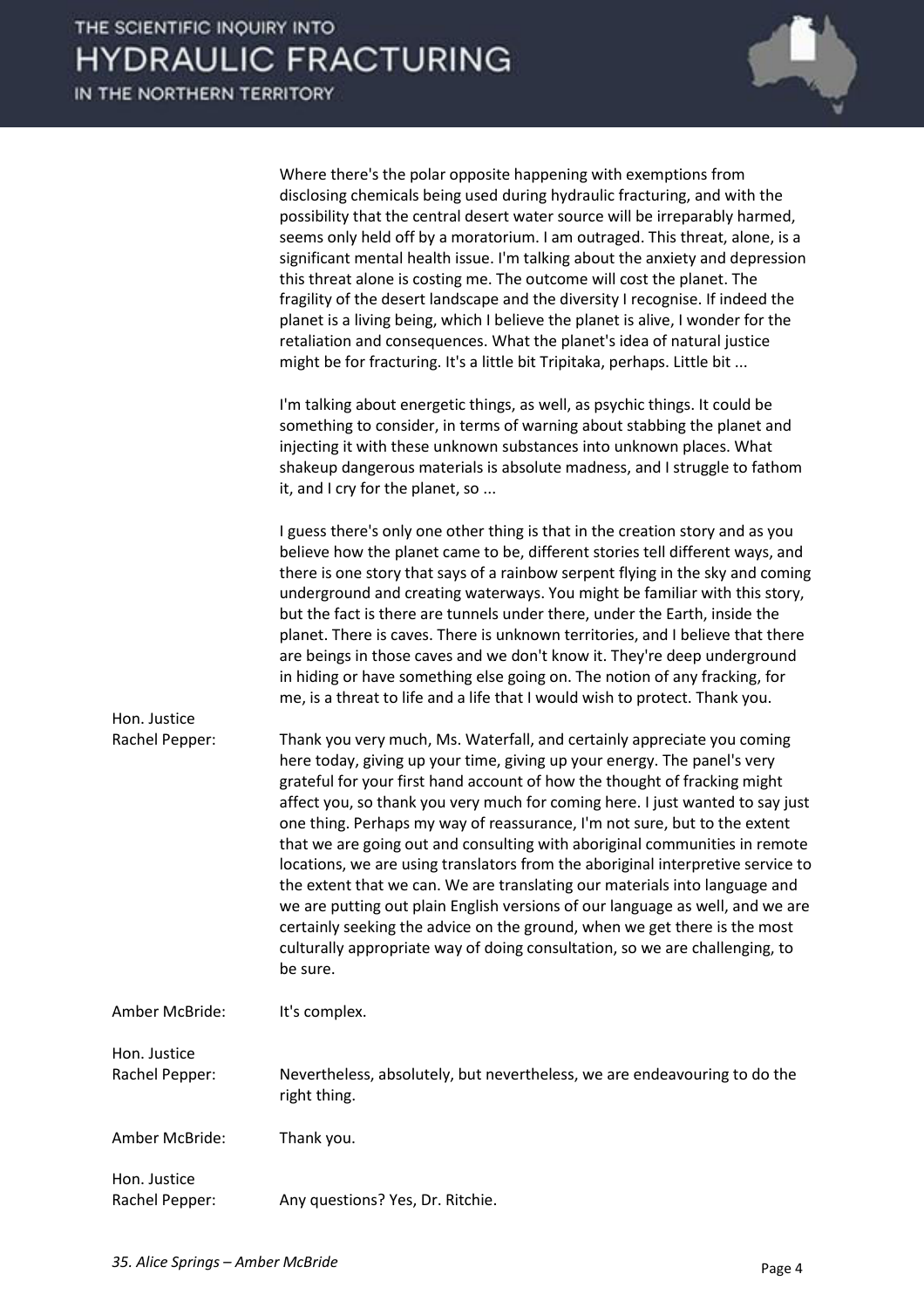# THE SCIENTIFIC INQUIRY INTO **HYDRAULIC FRACTURING**

IN THE NORTHERN TERRITORY



| Dr David Ritchie:              | Thank you. I would just like to say, that was one of the best presentations<br>we've had, so thank you, because it really does, from a personal perspective,<br>really does, I think, encapsulate a lot of the feelings that have been<br>presented to us in perhaps a less concise way, but that definitely  That<br>emotional response. The second thing is, it is intimidating to sit in front of a<br>whole lot of old men in suits, but I can sure assure you                                                                                                                                                |
|--------------------------------|-------------------------------------------------------------------------------------------------------------------------------------------------------------------------------------------------------------------------------------------------------------------------------------------------------------------------------------------------------------------------------------------------------------------------------------------------------------------------------------------------------------------------------------------------------------------------------------------------------------------|
| Hon. Justice<br>Rachel Pepper: | Just hang on, hang on. I've been to Annie Sprinkle's performance.                                                                                                                                                                                                                                                                                                                                                                                                                                                                                                                                                 |
| Dr David Ritchie:              | I think we should say, on behalf of the other guys with ties, we only wear<br>them occasionally, and it is there as a sign of respect to you, so that's why<br>we're wearing them.                                                                                                                                                                                                                                                                                                                                                                                                                                |
| Hon. Justice<br>Rachel Pepper: | It is. Absolutely.                                                                                                                                                                                                                                                                                                                                                                                                                                                                                                                                                                                                |
| Dr David Ritchie:              | Yeah.                                                                                                                                                                                                                                                                                                                                                                                                                                                                                                                                                                                                             |
|                                | Thank you.                                                                                                                                                                                                                                                                                                                                                                                                                                                                                                                                                                                                        |
| Hon. Justice<br>Rachel Pepper: | Yes. Dr. Andersen.                                                                                                                                                                                                                                                                                                                                                                                                                                                                                                                                                                                                |
| Dr Alan Andersen:              | Yeah, thanks Ms. Waterfall, and I just wanted to start off by saying I know<br>Rainbow well. Very familiar with Rainbow, even know Yapeet and Mali is<br>one of my favourite parts of the world. Yeah, this tie doesn't see much<br>action, I can assure you. I just wanted to ask about  You talked about how<br>you found the fracking itself really offensive, and I'm just wondering how<br>'Cause it's more than just fracking. You know there's drilling. To what extent<br>is it that are other processes? Not just the fracking, but drilling, mining in<br>general, I guess. How do you feel about that? |
| Amber McBride:                 | I think I'd used the word stabbing a couple of times, which sums it up. It's<br>violent act for me. All that drilling, penetrating. There's so many different<br>ways I could describe it. When there's just so much unknown, it worries me.<br>Does that answer that?                                                                                                                                                                                                                                                                                                                                            |
| Dr Alan Andersen:              | Oh, I think so, and I think what you're say is more than just the fracking. The<br>actual fracking itself.                                                                                                                                                                                                                                                                                                                                                                                                                                                                                                        |
| Amber McBride:                 | Well, everything. Everything. The way that the laws are set out, so that the<br>What do you call it? The tentative small drillings, checking things, testing<br>things. It's all  Everywhere is sacred country. It's not okay to just go and<br>stab around the planet, where you like to see what you might find. That's<br>how I'm feeling about that.                                                                                                                                                                                                                                                          |
| Hon. Justice<br>Rachel Pepper: | Professor Hart.                                                                                                                                                                                                                                                                                                                                                                                                                                                                                                                                                                                                   |
| Professor                      |                                                                                                                                                                                                                                                                                                                                                                                                                                                                                                                                                                                                                   |
| Barry Hart AM:                 | So you made it very clear you're a lover of the Earth, and thank you for that.<br>Obviously, because of this inquiry, you focused on hydraulic fracturing. Is<br>that your same feeling about all mining?                                                                                                                                                                                                                                                                                                                                                                                                         |